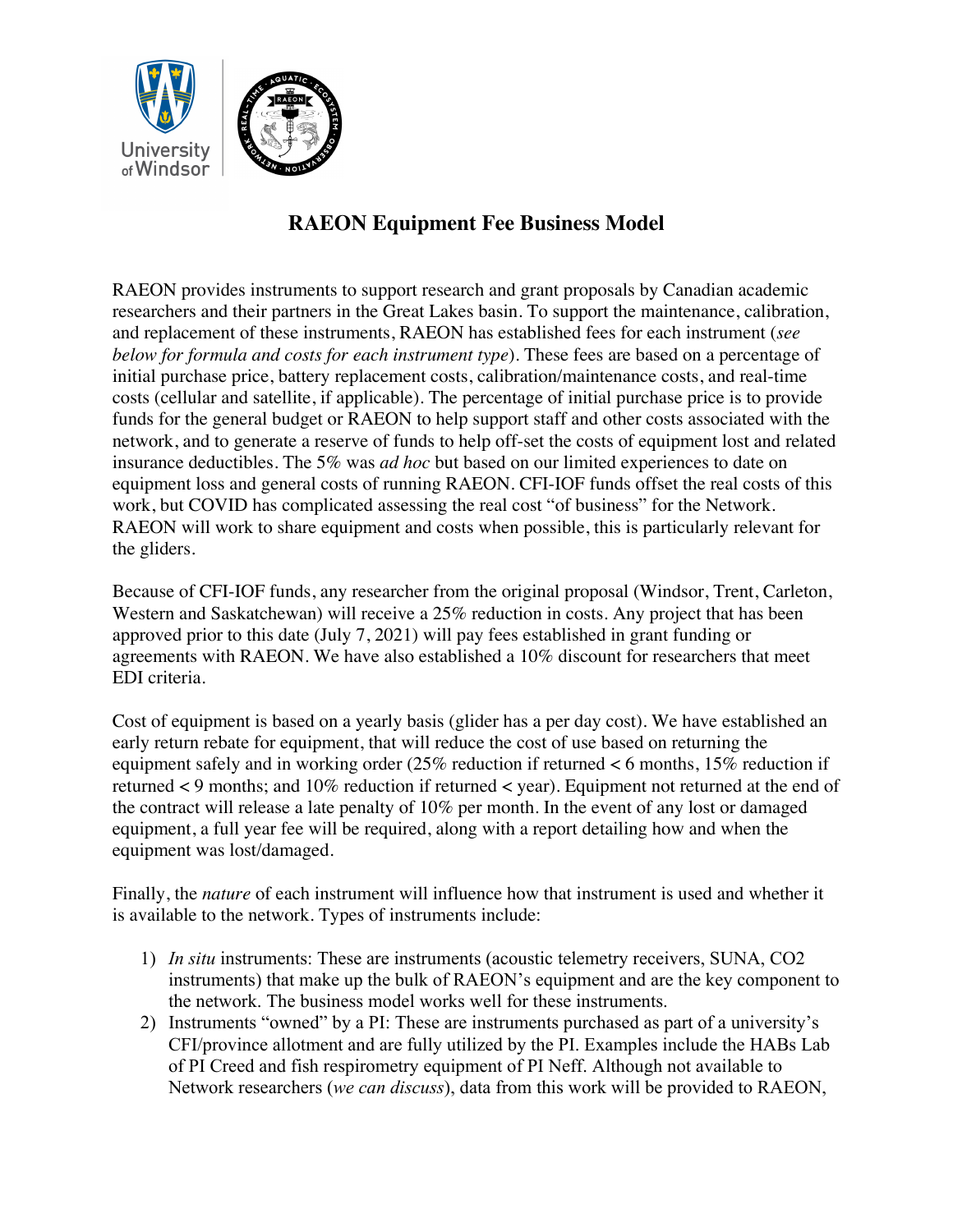

projects will be detailed on the RAEON website, and RAEON should be acknowledged in publications and presentations.

- 3) Lab instruments: RAEON has a small number of lab instruments (water isotopes, nutrients, ….) that are installed at UWindsor and are available for sample analysis. Prices for analysis are being established and we will provide a discount to researchers from the original proposal (Windsor, Trent, Carleton, Western and Saskatchewan). HQP can also come to Windsor and be trained on the equipment and run their own samples.
- 4) Vessels: RAEON purchased several trucks, trailer (fish hauling and portable labs), an efishing boat, and renovated a Windsor boat (RV Loon). The trucks are largely unavailable for RAEON researchers use and we are developing costs for using the RAEON boats. RAEON also has three other vessels that can be used for a fee, they vary in size and application.

Formulas for instrument use costs:

## *In situ* **instruments without real-time data** =

 $(5\% \text{ of instrument cost}) + (battery cost) + (accessories cost) + (calibration cost)$ 

## *In situ* **instruments with real-time data** =

 $(5\% \text{ of instrument cost}) + (battery cost) + (accessories cost) + (calibration cost) + (comms cost)$ 

## **Gliders** =

 $($200/day) + (iridium/args costs) + (ship time)$ 

Examples of *in situ instruments* and costs/year:

| <b>Instrument</b>                          | #  | Initial price | <b>Batteries</b> | <b>Accessories</b> | <b>Calibration</b> | <b>Comms</b> | Cost (real-<br>time) 1<br>year | Cost<br>(non-real<br>time) 1<br>year | Cost<br>participating<br><b>Universities</b><br>1 year |
|--------------------------------------------|----|---------------|------------------|--------------------|--------------------|--------------|--------------------------------|--------------------------------------|--------------------------------------------------------|
| Dissovled oxygen<br>Aquameasure<br>sensors | 30 | \$2,625.00    | \$15.00          | \$3.00             | \$220.00           | \$0.00       |                                | \$369.25                             | \$295.40                                               |